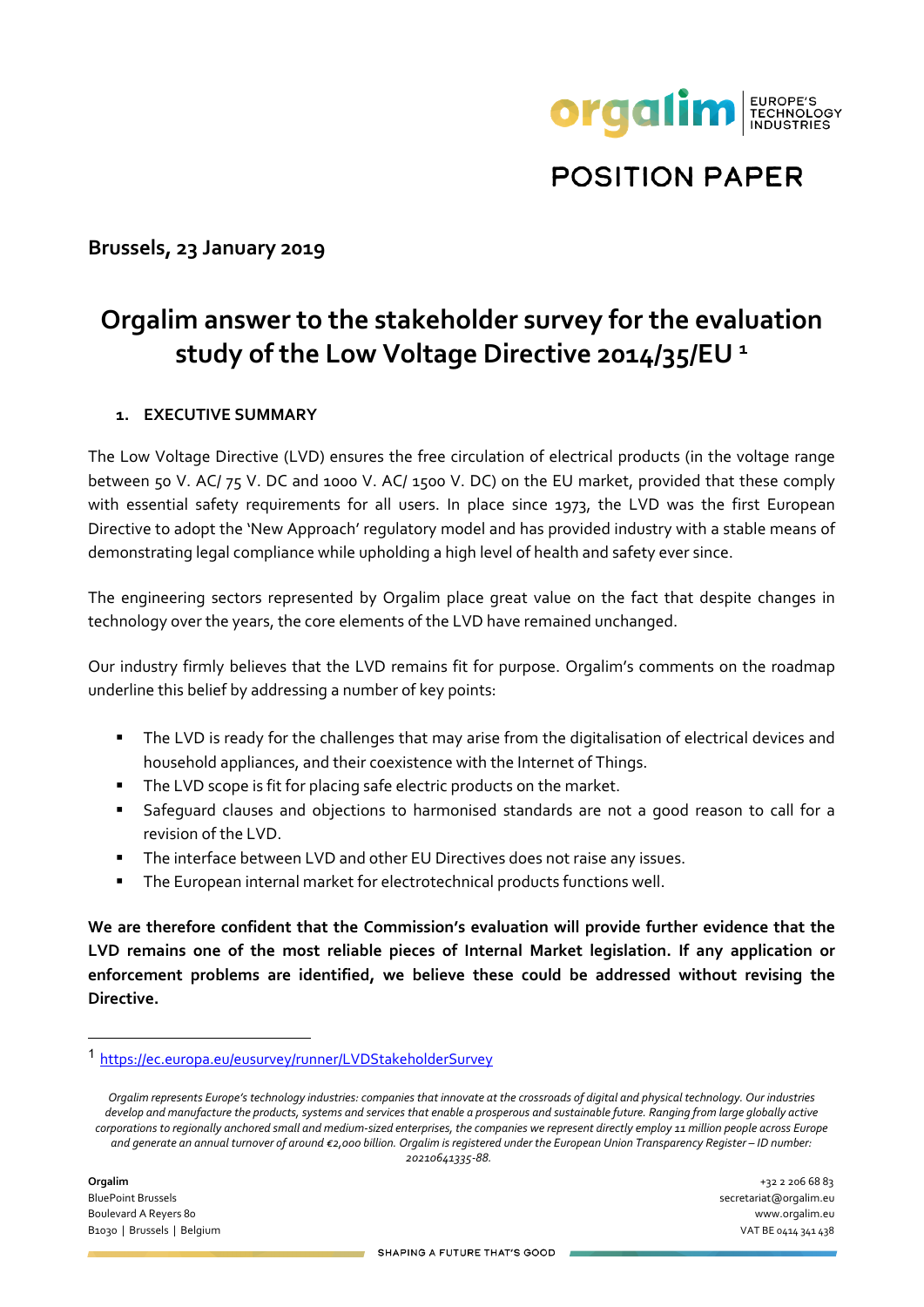## **2. About Orgalim**

About you  $-$  Fields marked with  $*$  are mandatory.

**\***Language of my contribution

English

**\***Organisation name **Orgalim, Europe's Technology industries**

**\***Organisation size

Small (10 to 49 employees)

Transparency register number

Check if your organisation is on the [transparency register](http://ec.europa.eu/transparencyregister/public/homePage.do). It's a voluntary database for organisations seeking to influence EU decision making.

## **Orgalim Register number: 20210641335-88**

**\***Country of origin Please add your country of origin, or that of your organisation.

Belgium

**\***Please specify which one of these best describes the type of your organisation

Business association

# **3. Views on the Low Voltage Directive**

### **1. How relevant do you consider the Directive to ensure the safety of electrical products?**

Very relevant

Please elaborate:

**Orgalim answer: Very relevant.** In place since 1973, the LVD was the first European Directive to adopt the 'New Approach' regulatory model and has provided industry with a stable means of demonstrating legal compliance and maintaining a high level of health and safety ever since.

### **2. How relevant do you consider the Directive to ensure an internal market for LVD products?**

Very relevant

### Please elaborate:

**Orgalim answer: Very relevant.** The Low Voltage Directive (LVD) ensures the free circulation of electrical products within the Internal Market, provided that they comply with the essential safety requirements for all users. Nevertheless, to provide such benefits, Member States' authorities should reinforce the market surveillance of products placed on the European Internal Market, including those falling under the scope of the LVD. This issue is not specific to the LVD and would be better addressed in the horizontal legislation on market surveillance.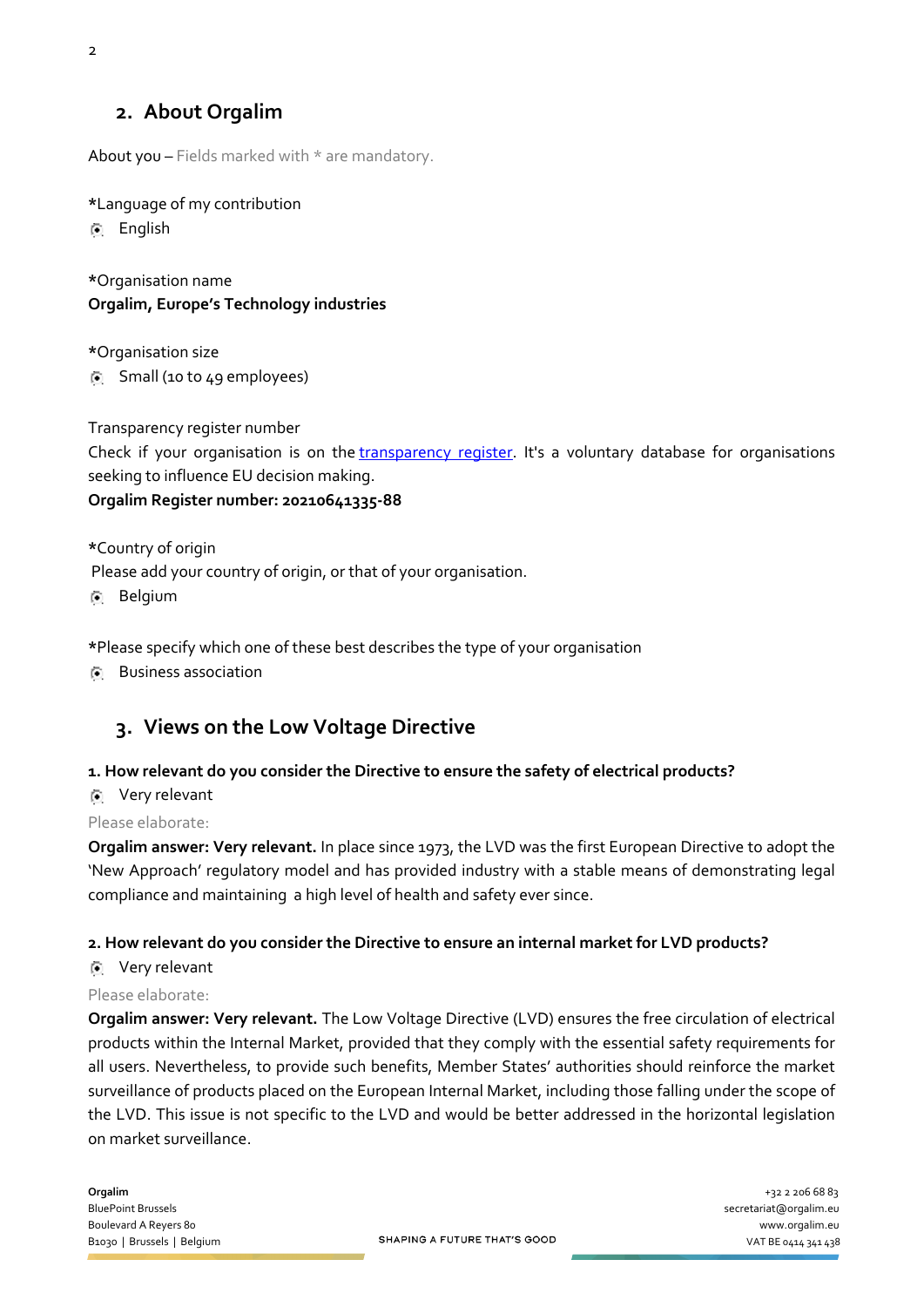## **3. A number of products falling under LVD scope also fall under other legislations. To what extent do you consider this is a problem?**

A non-exhaustive list of legislations to be taken into account are:

- [Radio Equipment Directive 2014/53/EU](http://eur-lex.europa.eu/legal-content/EN/TXT/?uri=CELEX:32014L0053&locale=en%20)
- **[Electromagnetic Compatibility Directive 2014/30/EU](https://eur-lex.europa.eu/legal-content/EN/TXT/?uri=CELEX:32014L0030)**
- [Machinery Directive 2006/42/EC](https://eur-lex.europa.eu/legal-content/EN/TXT/?uri=CELEX:32006L0042&locale=en%20)
- [General product safety directive 2001/95/EC](https://eur-lex.europa.eu/legal-content/EN/ALL/?uri=CELEX:32001L0095)
- **[Construction Products Directive 89/106/EEC](https://eur-lex.europa.eu/legal-content/EN/TXT/?uri=CELEX:31989L0106&locale=en)**
- **[Construction Products Regulation 305/2011/EU](https://eur-lex.europa.eu/legal-content/EN/TXT/?uri=CELEX:32011R0305&locale=en)**
- **[Ecodesign Directive 2009/125/EC](https://eur-lex.europa.eu/legal-content/EN/TXT/?uri=CELEX:32009L0125)**
- [Terminal Equipment Competition Directive 2008/63/EC](https://publications.europa.eu/en/publication-detail/-/publication/6f92ebd4-8d22-4ddc-a055-861278bbba61/language-en)
- Limited extent

#### Please elaborate:

**Orgalim answer: Limited Extent**. Uncertainties usually arise at the borderline between the LVD and other pieces of legislation. Clarifications of the scope of application of the LVD could be solved through means other than a regulatory change of the LVD. It is our experience that manufacturers find sufficient guidance in the LVD implementation guidelines for applying the LVD to a product which may also fall under other pieces of Union harmonisation legislation. These already entail clear criteria based on examples. Where in practice some interpretation problems may still arise, especially for new products, the LVD guidelines can be updated very quickly to inform all economic operators.

#### **4. To what extent merging the scope of the LVD with the Electromagnetic Compatibility Directive (2014/30/EU), the Radio Equipment Directive (2014/53/EU) and the Terminal Equipment Competition Directive (2008/63/EC) into one single act could facilitate implementation of these legislations?** No extent

#### Please elaborate:

**Orgalim answer: No extent.** These directives pursue very different objectives: health and safety of endusers, technical inter-compatibility issues of products, adequate usage of the radio spectrum and competition rules for market operators. Grouping the scope and objectives of multiple directives into one single legal act would, in our view, only lead to more complexity and diverging interpretation issues to the detriment of the efficient and effective implementation, application and enforcement of all pursued objectives. Besides, it would add unnecessary training and consultancy costs to implement the new framework, while the existing framework is well known and overall adequately applied by legitimate manufacturers.

## **5. The scope of the Directive is limited to electrical equipment designed for use with a voltage rating of between 50 and 1 000 V for alternating current and between 75 and 1 500 V for direct current. To what extent do you consider it still appropriate?**

## Great extent

#### Please elaborate:

**Orgalim answer: Great extent.** The physical properties of electricity have not changed and will not change. Therefore, the related risks of its use in products are adequately covered by the current scope of the LVD.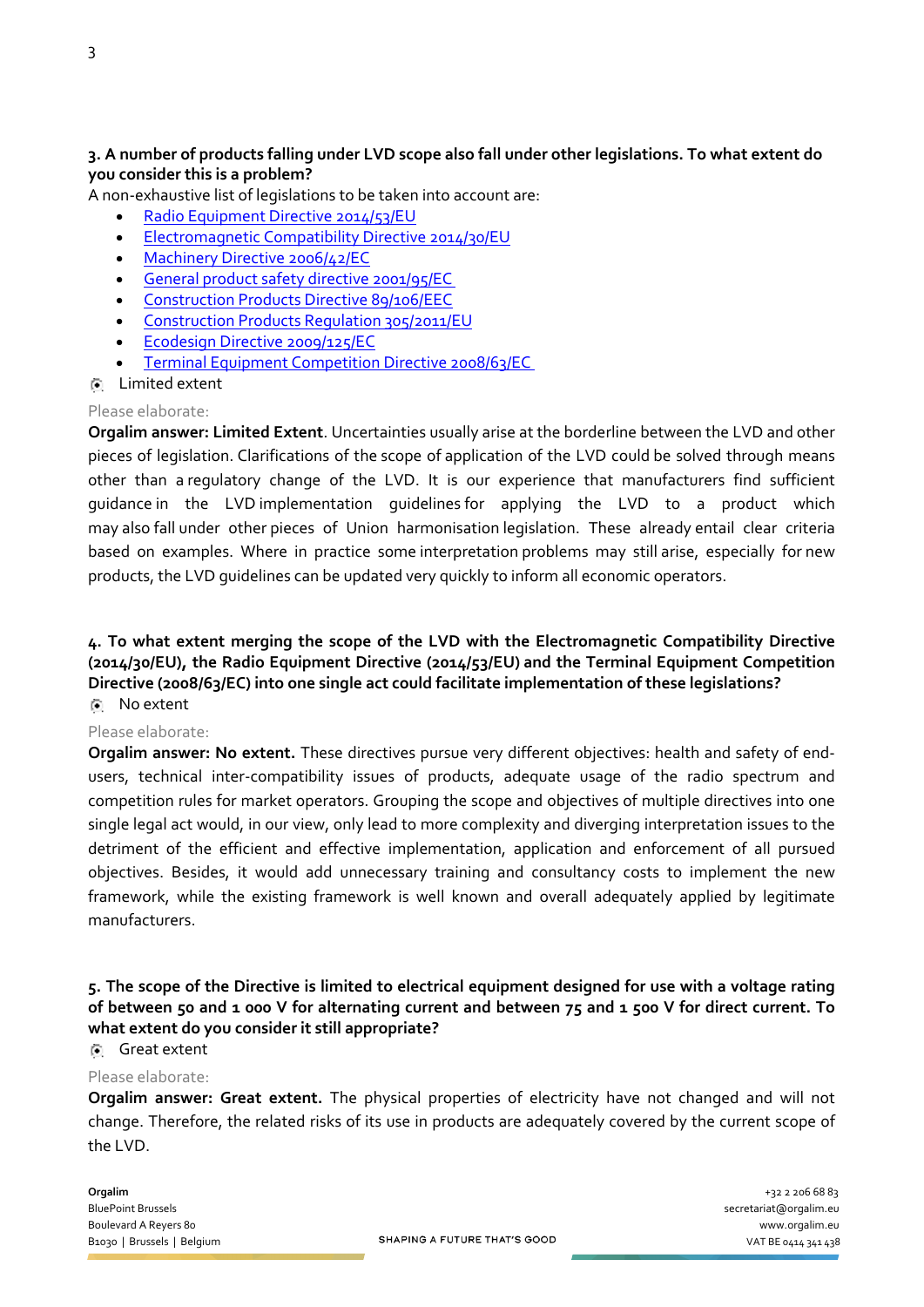## **6. Should the Directive also cover equipment operating at voltages below 50V AC / 75 V DC?** No

#### Please specify:

**Orgalim answer: No.** The safety of most products operating with "Extra-Low Voltage" (ELV) under 50V AC or 75 V DC is already regulated in other pieces of Union harmonisation legislation, mainly:

- [Radio Equipment Directive 2014/53/EU](http://eur-lex.europa.eu/legal-content/EN/TXT/?uri=CELEX:32014L0053&locale=en%20)
- [Electromagnetic Compatibility Directive 2014/30/EU](https://eur-lex.europa.eu/legal-content/EN/TXT/?uri=CELEX:32014L0030) (functional safety)
- [Machinery Directive 2006/42/EC](https://eur-lex.europa.eu/legal-content/EN/TXT/?uri=CELEX:32006L0042&locale=en%20)
- **General product safety directive 2001/95/EC**
- **[Ecodesign Directive 2009/125/EC](https://eur-lex.europa.eu/legal-content/EN/TXT/?uri=CELEX:32009L0125)**
- Legislation on motor vehicles

Nearly all other ELV products not directly covered by specific legislation are B2B electric or electronic components for integration into finished products. The safety of users is covered by the specific safety legislation applying to the finished products.

In addition, in the very rare cases when an ELV product is not covered by any of the above listed legislation, it remains at least covered by the Directive on defective products (product liability).

Therefore, in our view, there is no need for extending the scope of the LVD to ELV products, as safety requirements are sufficiently provided for in existing legislation. In our view, the Internal Market for these products performs well overall.

## **7. Should the following equipment and phenomena listed in Annex II also be included in the scope of the LVD?**

**\***Electrical equipment for use in an explosive atmosphere

No

**\***Electrical equipment for radiology and medical purposes

No

**\***Electrical parts for goods and passenger lifts

No

**\***Electricity meters

No

**\***Plugs and socket outlets for domestic use

No

**\***Electric fence controllers

No

**\***Radio-electrical interference

No

**\***Specialised electrical equipment, for use on ships, aircraft or railways, which complies with the safety provisions drawn up by international bodies in which the Member States participate.

No

**\***Custom built evaluation kits destined for professionals to be used solely at research and development facilities for such purposes.

No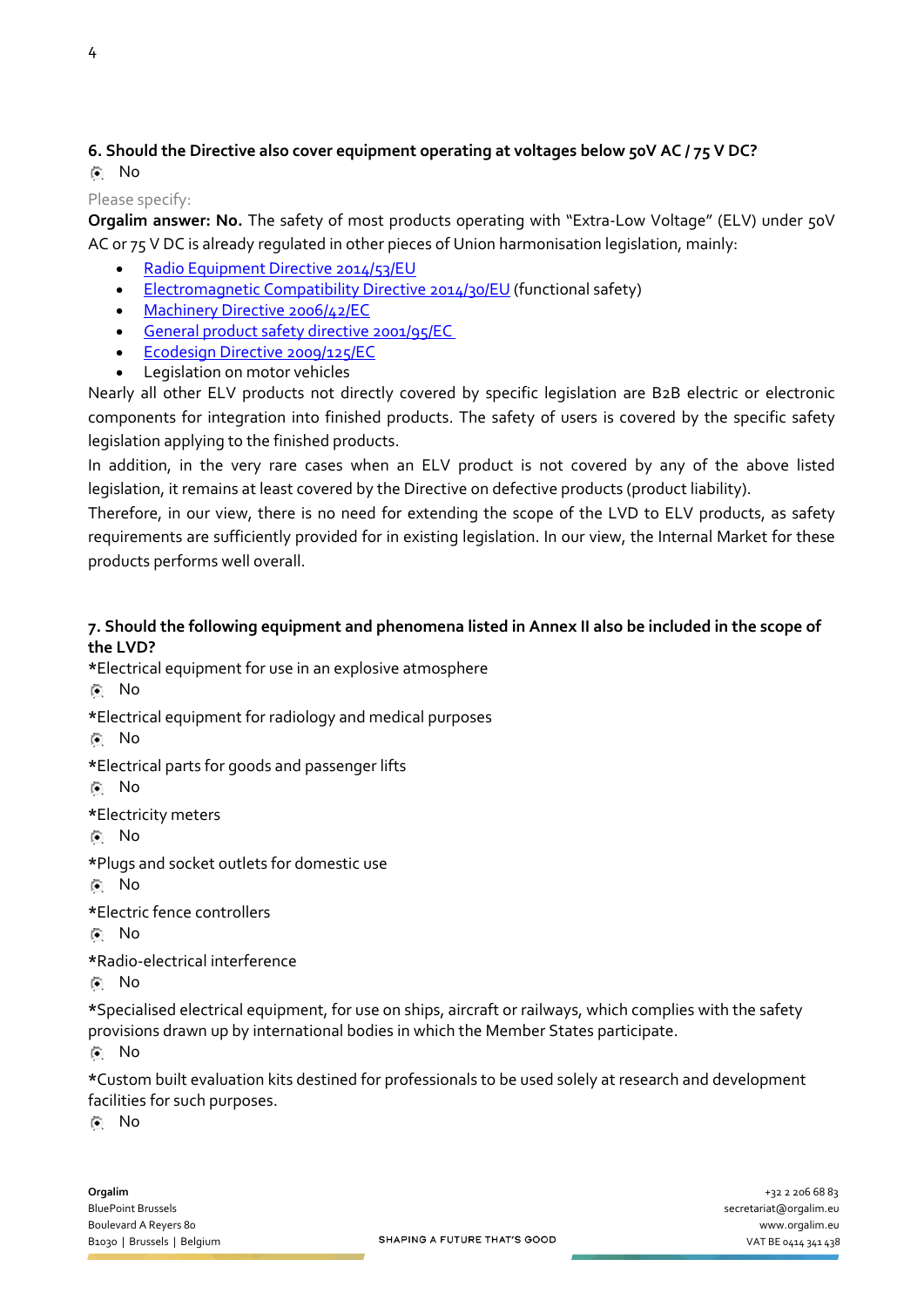## **8. To what extent are the definitions specified and listed in Annex II of the Directive well defined?** [The Low Voltage Directive 2014/35/EU](http://eur-lex.europa.eu/legal-content/EN/TXT/?uri=CELEX:32014L0035&locale=en) - see Annex II

**\*** Electrical equipment for use in an explosive atmosphere

Great extent

#### Please elaborate:

**Orgalim answer:** The borderline between the LVD and the more specific ATEX Directive is well understood as explained in the application guidelines. The definitions of Article 2 are about horizontal concepts that are not product specific. These are aligned with the Decision 768/2008 (EC), part of the New Legislative Framework and are known and perfectly understood by manufacturers. Clarification, where necessary, is adequately brought through the horizontal Blue Guide and the LVD Application guide. We however recommend leaving the above-mentioned specific equipment or phenomena outside of the scope of the LVD, as listed in Annex II of the Directive.

**\***Electrical equipment for radiology and medical purposes

## Great extent

#### Please elaborate:

**Orgalim answer:** The borderline between the LVD and the more specific Medical Device Regulation is well understood as explained in the application guidelines. The definitions of Article 2 are about horizontal concepts that are not product specific. These are aligned with the Decision 768/2008 (EC), part of the New Legislative Framework and are known and perfectly understood by manufacturers. Clarification, where necessary, is adequately brought through the horizontal Blue Guide and the LVD Application guide. We however recommend leaving the above-mentioned specific equipment or phenomena outside of the scope of the LVD, as listed in Annex II of the Directive.

**\***Electrical parts for goods and passenger lifts

### Great extent

#### Please elaborate:

**Orgalim answer:** The borderline between the LVD and the more specific Lifts Directive is well understood as explained in the application guidelines. The definitions of Article 2 are about horizontal concepts that are not product specific. These are aligned with the Decision 768/2008 (EC), part of the New Legislative Framework and are known and perfectly understood by manufacturers. Clarification, where necessary, is adequately brought through the horizontal Blue Guide and the LVD Application guide. We however recommend leaving the above-mentioned specific equipment or phenomena outside of the scope of the LVD, as listed in Annex II of the Directive.

#### **\***Electricity meters

#### Great extent

#### Please elaborate:

**Orgalim answer:** The exclusion of electricity meters is clear and well understood as explained in the application guidelines.

#### **\***Plugs and socket outlets for domestic use

#### Great extent

Please elaborate:

**Orgalim**  $+3222066883$ BluePoint Brussels secretariat@orgalim.eu Boulevard A Reyers 80 www.orgalim.eu<br>Banco L Brussels L Belgium **SHAPING A FUTURE THAT'S GOOD** Brussels A Register of the UAT BE 044 214 218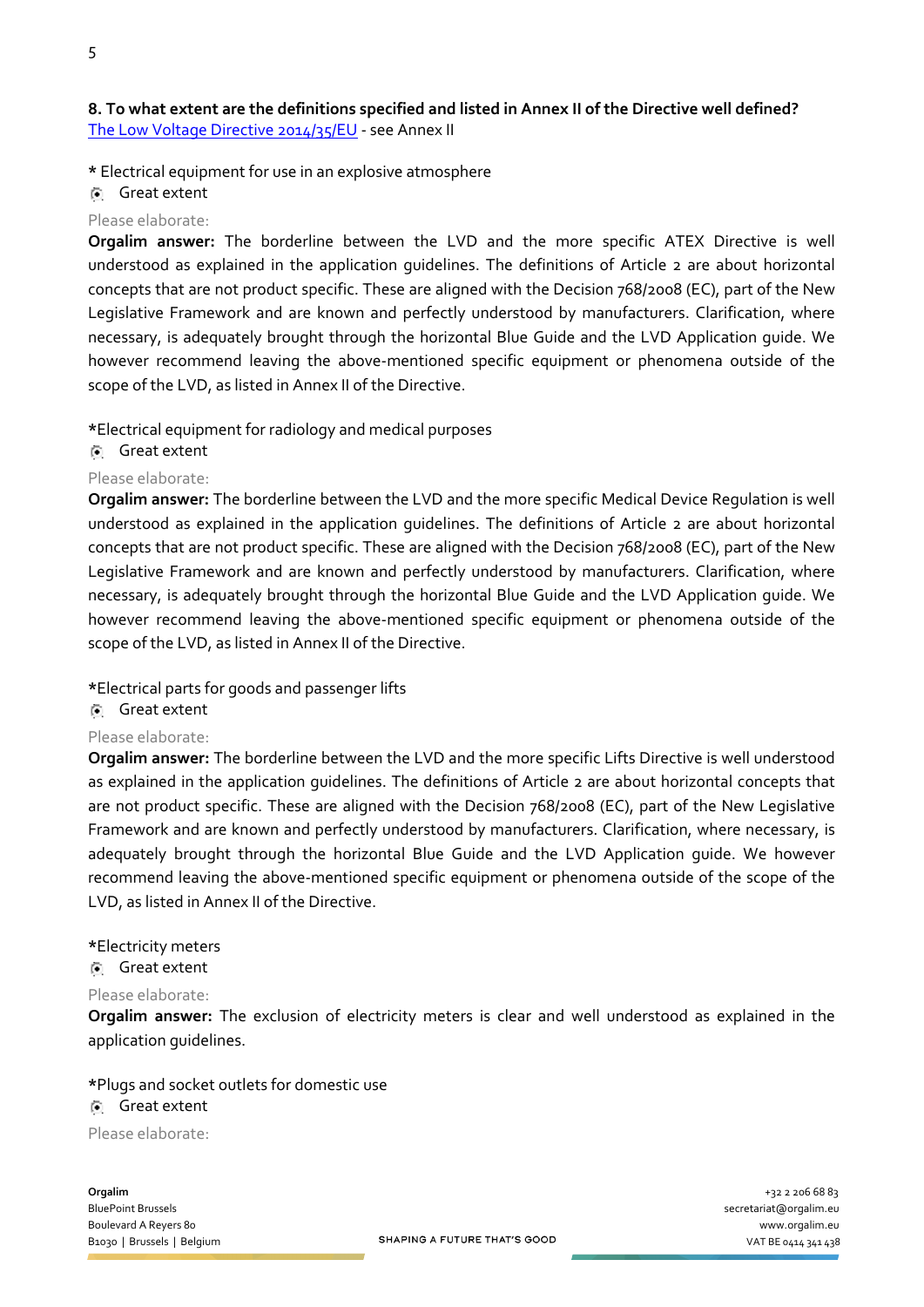**Orgalim answer:** The exclusion of plugs and socket outlets is clear and well understood as explained in the application guidelines, especially in the light of the illustrated list of examples provided.

#### **\***Electric fence controllers

Great extent

#### Please elaborate:

**Orgalim answer:** The exclusion of electric fence controllers is clear and well understood as explained in the application guidelines.

# **\***Radio-electrical interference

# Great extent

## Please elaborate:

**Orgalim answer:** This exclusion is clear and well understood as explained in the application guidelines.

**\***Specialised electrical equipment, for use on ships, aircraft or railways, which complies with the safety provisions drawn up by international bodies in which the Member States participate.

## Great extent

#### Please elaborate:

**Orgalim answer:** This exclusion is clear and well understood as explained in the application guidelines.

**\***Custom built evaluation kits destined for professionals to be used solely at research and development facilities for such purposes.

### Great extent

#### Please elaborate:

**Orgalim answer:** This exemption of custom-built evaluation kits is clear and well understood as explained in the latest version of the LVD Guide of the European Commission (August 2018).

## **4. Orgalim's perspective on the Low Voltage Directive**

### **9. To what extent do you think that the LVD facilitates intra-EU exchange?**

## Great extent

#### Please elaborate:

**Orgalim answer:** Orgalim believes that overall, the LVD has significantly contributed to improving the free circulation of goods on the Internal Market and the competitiveness of manufacturers of electrical equipment and installations. This positive outcome is essentially the result of 45 years of conformity assessment flexibility for economic operators thanks to:

- 1. the use of module A (internal production control) of the New Approach regulatory model, as codified in the New Legislative Framework of 2008;
- 2. the generic and technology neutral formulation of the safety objectives in Annex I.

## **10. To what extent do you think that the LVD improved the safety of electrical products sold on the EU market?**

## Great extent

Please elaborate: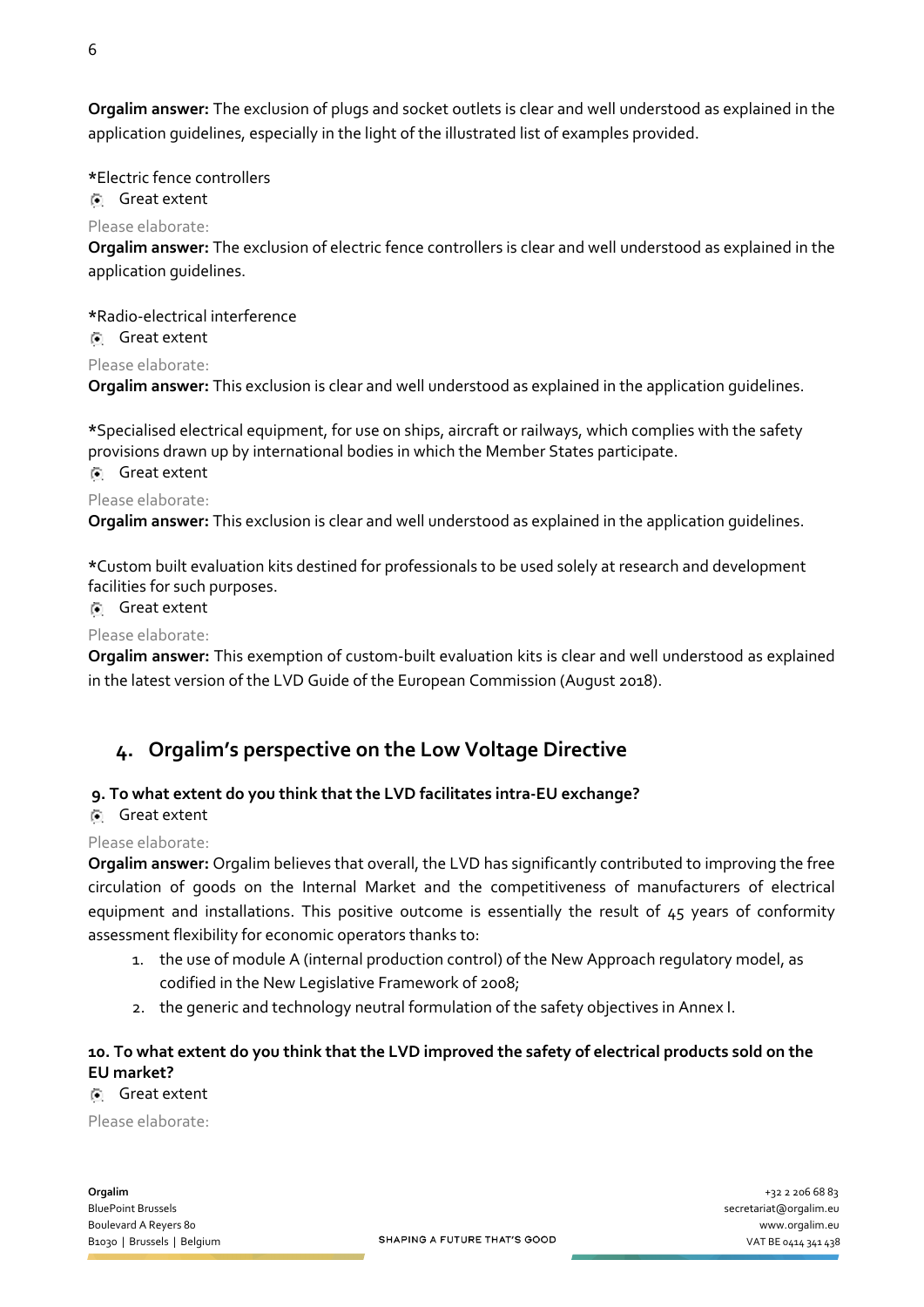**Orgalim answer:** Orgalim believes that overall, the LVD has significantly contributed to improving the level of health and safety of electrical products that have been placed on the market over the past 45 years. There is to date no sufficient data, or enough granularity in this data, to assess the cause-effect relationship of accidents and injuries with manufactured products, including electrical products. However, the few available sources of information tend to indicate that the situation has improved over time and that the risks arising from the use of electrical appliances has decreased, both at work and in households. This result is remarkable, taking into consideration the fact that each end-user (either as a worker or as a consumer) is exposed in 2018 to a much larger number of electric appliances in his working environment or in his household/ leisure environment compared to 1973 when the LVD was adopted.

Electric appliances and equipment, lighting chains, lighting equipment represent 13% of all Member States' RAPEX notifications for products assessed as entailing a "serious risk" in 2018, that is three times less than in 2005 (36%). More:

[https://ec.europa.eu/consumers/consumers\\_safety/safety\\_products/rapex/alerts/?event=main.search&lng](https://ec.europa.eu/consumers/consumers_safety/safety_products/rapex/alerts/?event=main.search&lng=en#searchResults) [=en#searchResults](https://ec.europa.eu/consumers/consumers_safety/safety_products/rapex/alerts/?event=main.search&lng=en#searchResults)

The number of fatal home injuries in which electric current played a role is now down to 5% in proportion of all fatal home injuries. More:

[https://ec.europa.eu/health/sites/health/files/data\\_collection/docs/idb\\_report\\_2013\\_en.pdf](https://ec.europa.eu/health/sites/health/files/data_collection/docs/idb_report_2013_en.pdf)

However, this positive outcome is increasingly impeded by an inadequate level of market surveillance that does not stem from insufficient or unclear requirements in the LVD but from an overall lack of resources, staffing and political will at Member States level. This should be dealt with through better European coordination in the horizontal Union legislation on market surveillance.

#### **11. To what extent do you think that the tool of the conformity assessment procedures, as provided by the LVD 2014/35/EU, is sufficient and appropriate to guarantee the safety of electrical products?**  Great extent

#### Please elaborate:

**Orgalim answer: Orgalim believes that using module A 'self-declaration of conformity' under the responsibility of the manufacturer ("internal production control") is sufficient to support manufacturers in meeting their obligations to design safe and compliant electrical products**.

Resorting to third-party conformity assessment bodies should remain a choice for manufacturers. Changing the current status quo would not bring any significant improvement in safety of electrical products, as dangerous and non-compliant products found on the Internal Market often come from rogue traders who also forge third party-certification marks (cf. product pictures on RAPEX!). These unscrupulous manufacturers are the largest cause of the problem that can only be addressed through effective and efficient market surveillance. Imposing a more constraining and costly conformity assessment procedure for the marketing of electrical products would provide these rogue traders with an even greater unfair marketing advantage compared to legitimate products whose selling prices would have to reflect the additional costs of a mandatory certification procedure.

## **12. Since the LVD 2014/35/EU, the notified bodies are not anymore part of the procedure. What do you think is the effect of the current absence of notified bodies?**

#### \* Concerning costs to industry  $\rightarrow$  **Strong positive impact**

- \* Concerning safety of products  $\rightarrow$  **No impact**
- 
- \* Concerning internal EU exchange  $\rightarrow$  **Somewhat positive impact**

**Orgalim** +32 2 206 68 83 BluePoint Brussels secretariat@orgalim.eu Boulevard A Reyers 80 www.orgalim.eu<br>Banco L Brussels L Belgium **SHAPING A FUTURE THAT'S GOOD** Brussels A Register of the UAT BE 044 214 218 B1030 | Brussels | Belgium VAT BE 0414 341 438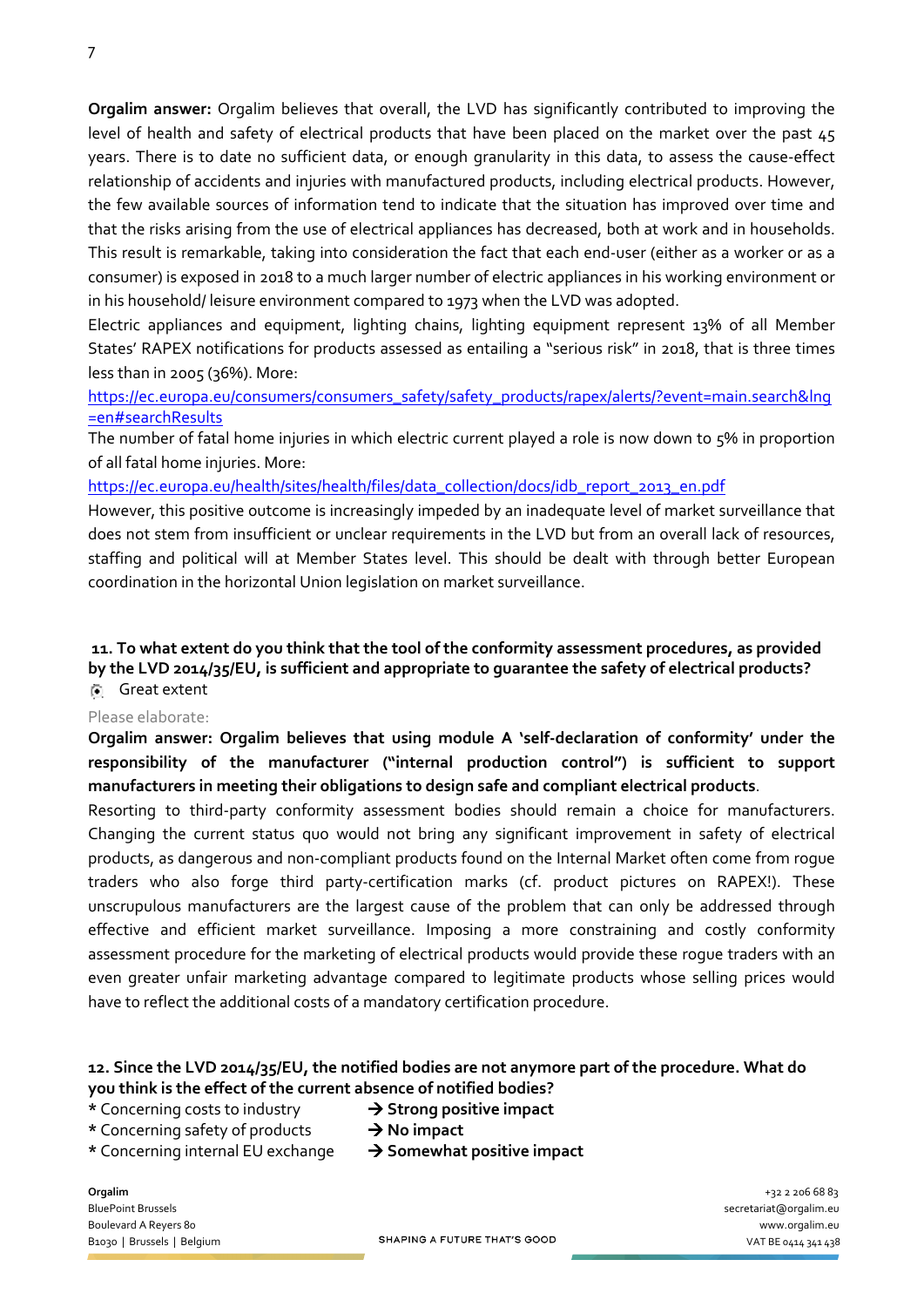### Yes

If yes, what are the annual costs of participating in these consultation bodies?

**Orgalim answer:** For the member companies of our constituency who participate in consultation bodies the estimated **€1000**

## **14. Do you participate in standardisation committees of the LVD?**

### Yes

If yes, what are the annual costs of participating in these standardisation committees? :

**Orgalim answer:** For the member companies of our constituency who participate in standardisation committees the estimated **€3000**

## **15. What are the benefits of participating in standardisation committees/consultation bodies?**

**Orgalim answer:** For the member companies of our constituency, participating in standardisation committees/consultation bodies ensures an acceptable level of safety whilst making sure that legitimate manufacturers are not unnecessarily penalised.

## **16. Are those benefits proportionate to costs?**

Yes

**Orgalim answer: Yes benefits are proportionate to the costs**, as long as participating in Cenelec standardisation committees remains rewarded by a timely adoption of harmonised standards and their subsequent swift citation in the Official Journal of the European Union.

## **17. Overall, how do you rate the main benefits deriving from the LVD, regarding:**

- **\*** Easier intra-EU exchange
- 间 High

### Please elaborate:

**Orgalim answer:** As long as the entitlement of the benefit of the presumption of conformity is not unnecessarily delayed by the internal bureaucratic procedures that are unilaterally imposed on the European standardisation system by the European Commission. The developing backlogs of non-cited standards give rise to concerns as to the delays this new imposed procedure will induce for the timely availability of adopted harmonised standards. This would have a significant impact on Intra-EU trade, as the Court of Justice of the EU recently warned the Commission in the "Global Garden" Court case.

- **\*** Cost savings deriving from simplified conformity assessment procedures
- 图 High

### Please elaborate:

**Orgalim answer: Yes, there are to date cost savings derived from using module A (self assessment of conformity) and the use of harmonised standards to facilitate the demonstration of conformity to the essential requirements of the LVD**. However, we see such benefits disappearing with the European Commission's unilateral decision to consider the citation of LVD standards in the OJEU as a legal act. We believe that the consequences of such a decision are disproportionate to meeting its purpose. When it was set in place in 1985, the New Approach to technical harmonisation never intended to give the European Commission the responsibility to interfere with the technical content of standards. It should be left up to the standards user to decide the usefulness of the annex ZZ. For 35 years (from 1973 until 2008),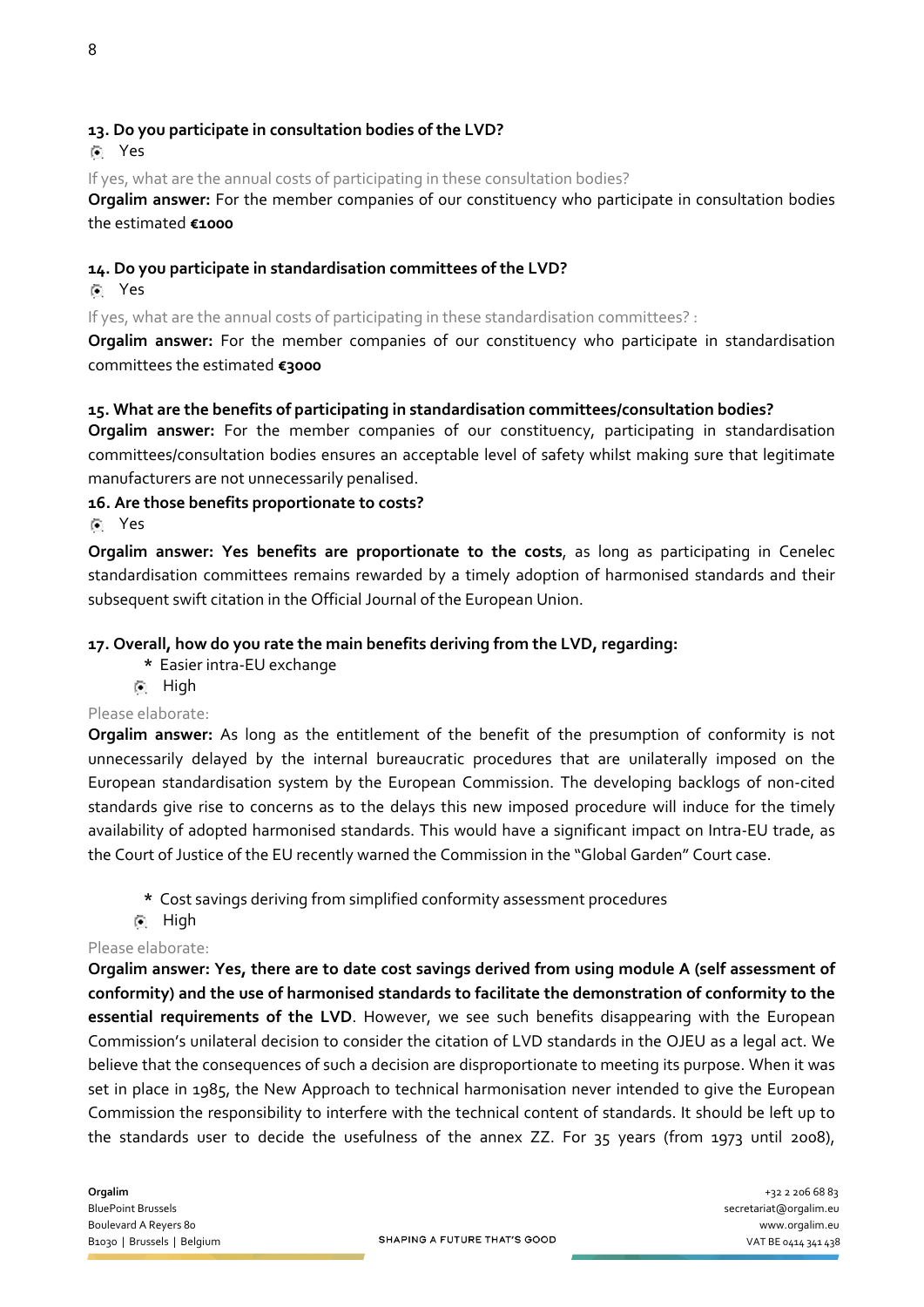manufacturers of LVD products benefitted from the presumption of conformity as soon as the LVD standard was adopted by the Cenelec technical board (BT) and published by Cenelec. This operated well to the satisfaction of all Member States, as the entitlement to benefit from the 'presumption of conformity' from using the LVD standards was, and will remain, the free choice of manufacturers. Turning standards into an extension of the law does not provide additional legal certainty to manufacturers – who, in the eye of the law, remain entirely responsible for their products. It adds unnecessarily delays for making use of the harmonised standards and removes the flexibility that manufacturers once enjoyed; facilitating their demonstration of conformity with the LVD.

## **\*** Health and safety protection

### Please elaborate:

**Orgalim answer:** The proportion of accidents linked with the use of electricity has significantly decreased over the past decades, as shown by the publicly available statistics of fatal electrical accidents. This trend is equally reflected in the yearly statistics of RAPEX notifications, where the number of notifications for products with a serious electrical risk amounted 40% in 2004 and is now down to 6% in 2018, also taking into consideration that most non-compliant products are imported from countries where they do not have all the EU safety requirements in mind. A tighter control of imported products at the external borders of the EU could significantly positively improve the level of safety of electrical products placed on the EU Internal Market.

**\*** Guaranteeing the same level playing field for the different involved actors

## **A** High

### Please elaborate:

**Orgalim answer:** As long as the legislation is effectively enforced! The effectiveness and efficiency of the market surveillance of LVD products depends on the financial and staffing means assigned by national market surveillance authorities, not from changes to the LVD provisions.

Please report any other important benefits:

### **Orgalim answer:**

# **18. Do you consider that costs stemming from the LVD are proportional to benefits?**

Yes, absolutely

### Please elaborate:

**Orgalim answer: Yes, absolutely**: as long as the current status quo is preserved. Turning LVD standards into an extension of the law with the attached bureaucratic constraints will increase the time-to-market for placing products according to harmonised standards, which will impact the costs of companies that send experts in standardisation to TCs or disincentivise them from participating in mandated standardisation. Resorting to third-party certification as an alternative to obtain the presumption of conformity will induce greater costs to companies, especially to those smaller businesses that do not have sufficiently large a production to make economies of scale, without improving the level of safety.

### **19. Do you see any possibilities to simplify procedures linked to the LVD?**

Please report any simplifications you think could be useful.

**Orgalim**  $+3222066883$ BluePoint Brussels secretariat@orgalim.eu Boulevard A Reyers 80 www.orgalim.eu<br>Banco L Brussels L Belgium **SHAPING A FUTURE THAT'S GOOD** Banco L Brussels L Belgium 2012/2012